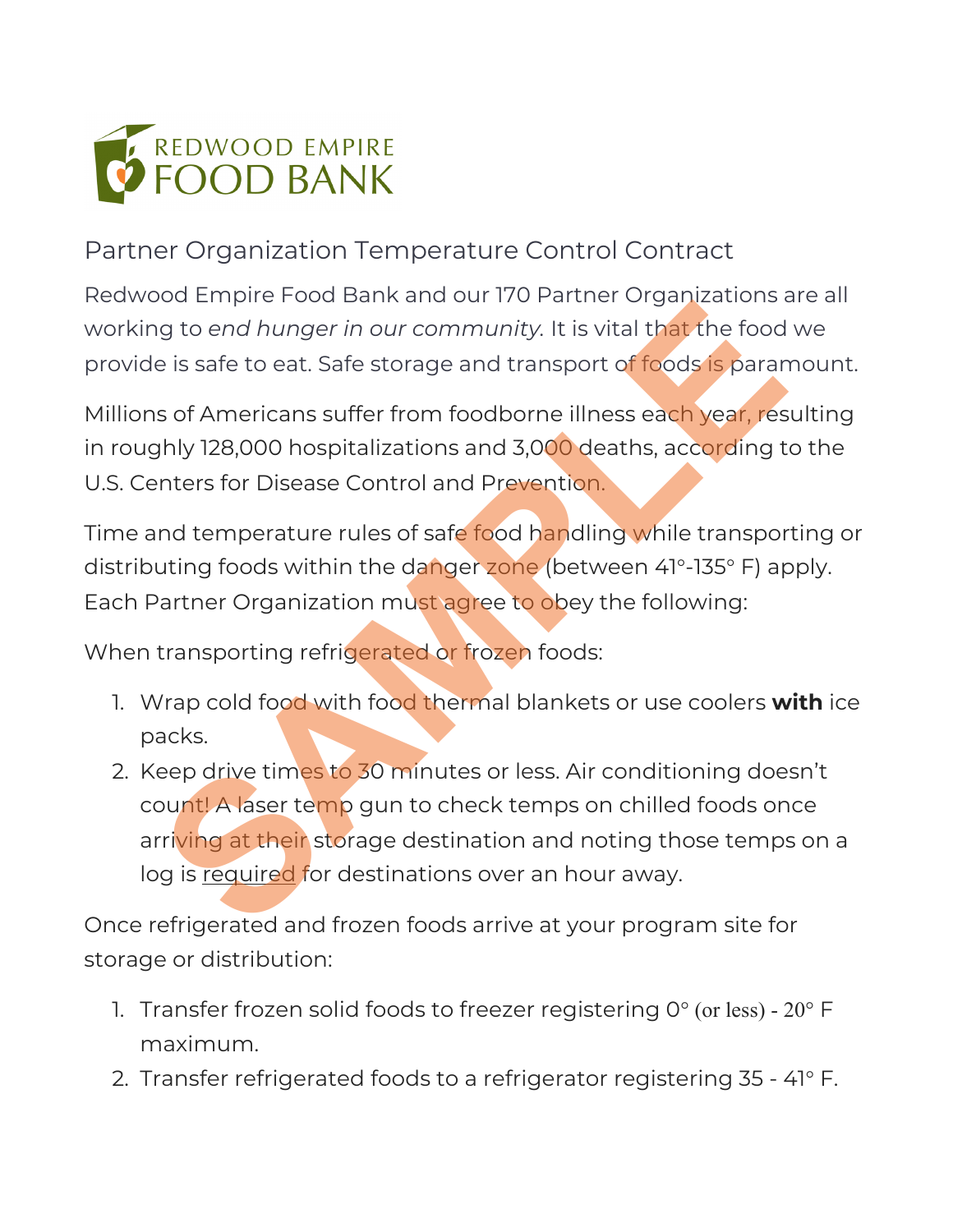3. Refrigerated and frozen foods within the danger zone temperature range (41°-135°) must come out of and return to proper storage temperatures within a 3 hour period. If foods are being immediately distributed, they must be wrapped with insulated blankets or kept in coolers (with ice packs) and be shaded from any direct sun.

If temperatures aren't low enough in your freezer and/or refrigerator, call a technician. Frost build up in your freezer or mold around your door seals may be signs of a poor seal and/or a failing compressor, either of which can cause too warm of temperatures in a refrigerator and/or freezer to store food safely within the **required** temperatures listed. Beratures aren't low enough in your freezer and/or refrigered echnician. Frost build up in your freezer or mold around yous<br>Beals may be signs of a poor seal and/or a failing compressor<br>of which can cause too warm of tempe

Any program found to have storage temperatures above the required safe temperature requirements will be barred from purchasing refrigerated and/or frozen products until the proper temperatures can be achieved.

Temperature Control Equipment Statistics

| THERMAL BLANKETS |                |
|------------------|----------------|
|                  |                |
| <b>COOLERS</b>   |                |
|                  |                |
| <b>ICE PACKS</b> |                |
|                  | Qty __________ |